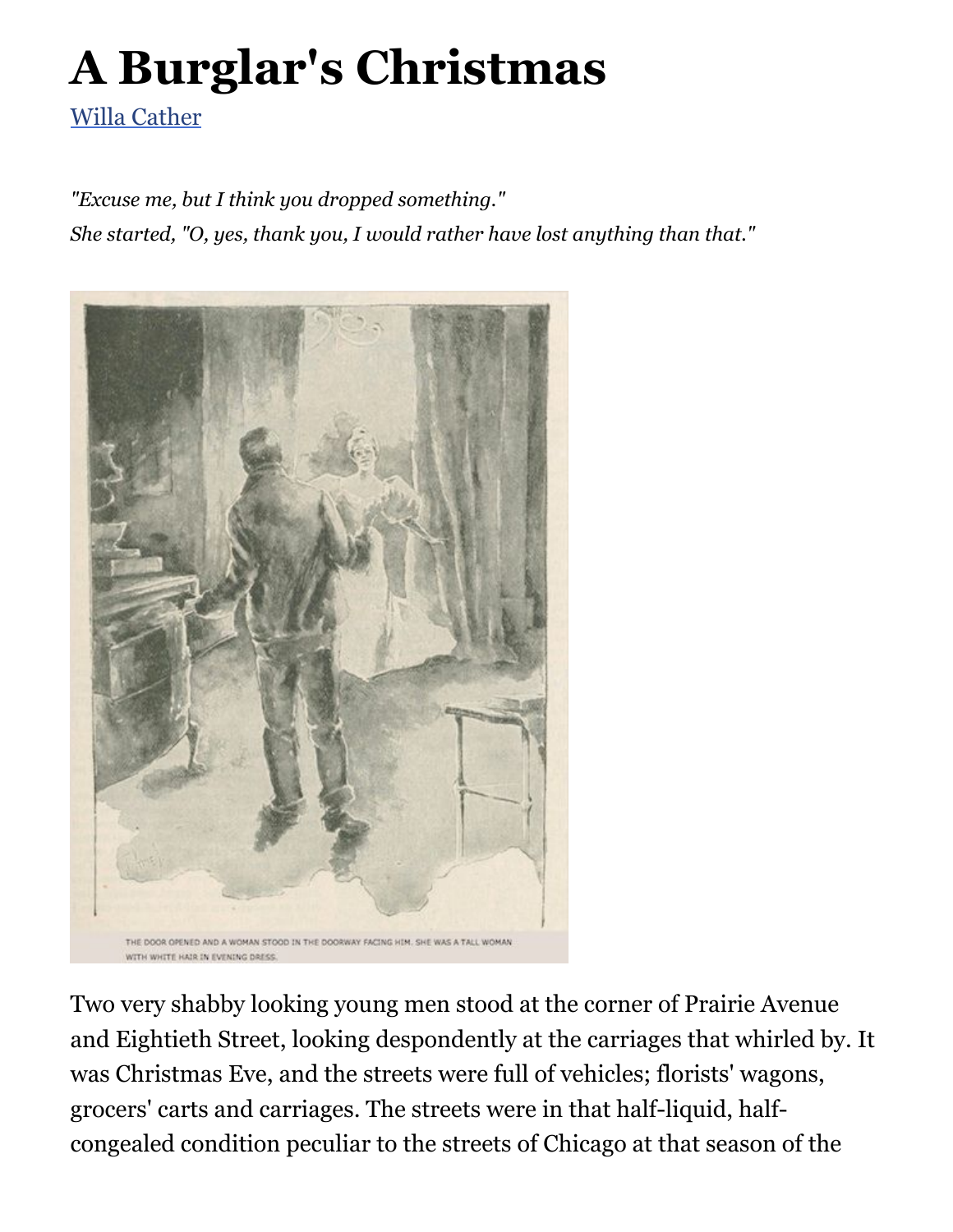year. The swift wheels that spun by sometimes threw the slush of mud and snow over the two young men who were talking on the corner.

"Well," remarked the elder of the two, "I guess we are at our rope's end, sure enough. How do you feel?"

"Pretty shaky. The wind's sharp tonight. If I had had anything to eat I mightn't mind it so much. There is simply no show. I'm sick of the whole business. Looks like there's nothing for it but the lake."

"O, nonsense, I thought you had more grit. Got anything left you can hock?"

Nothing but my beard, and I am afraid they wouldn't find it worth a pawn ticket," said the younger man ruefully, rubbing the week's growth of stubble on his face.

"Got any folks anywhere? Now's your time to strike 'em if you have."

"Never mind if I have, they're out of the question."

"Well, you'll be out of it before many hours if you don't make a move of some sort. A man's got to eat. See here, I am going down to Longtin's saloon. I used to play the banjo in there with a couple of coons, and I'll bone him for some of his free-lunch stuff. You'd better come along, perhaps they'll fill an order for two."

"How far down is it?"

"Well, it's clear downtown, of course, way down on Michigan Avenue."

"Thanks, I guess I'll loaf around here. I don't feel equal to the walk, and the cars well, the cars are crowded." His features drew themselves into what might have been a smile under happier circumstances.

"No, you never did like street cars, you're too aristocratic. See here, Crawford, I don't like leaving you here. You ain't good company for yourself tonight."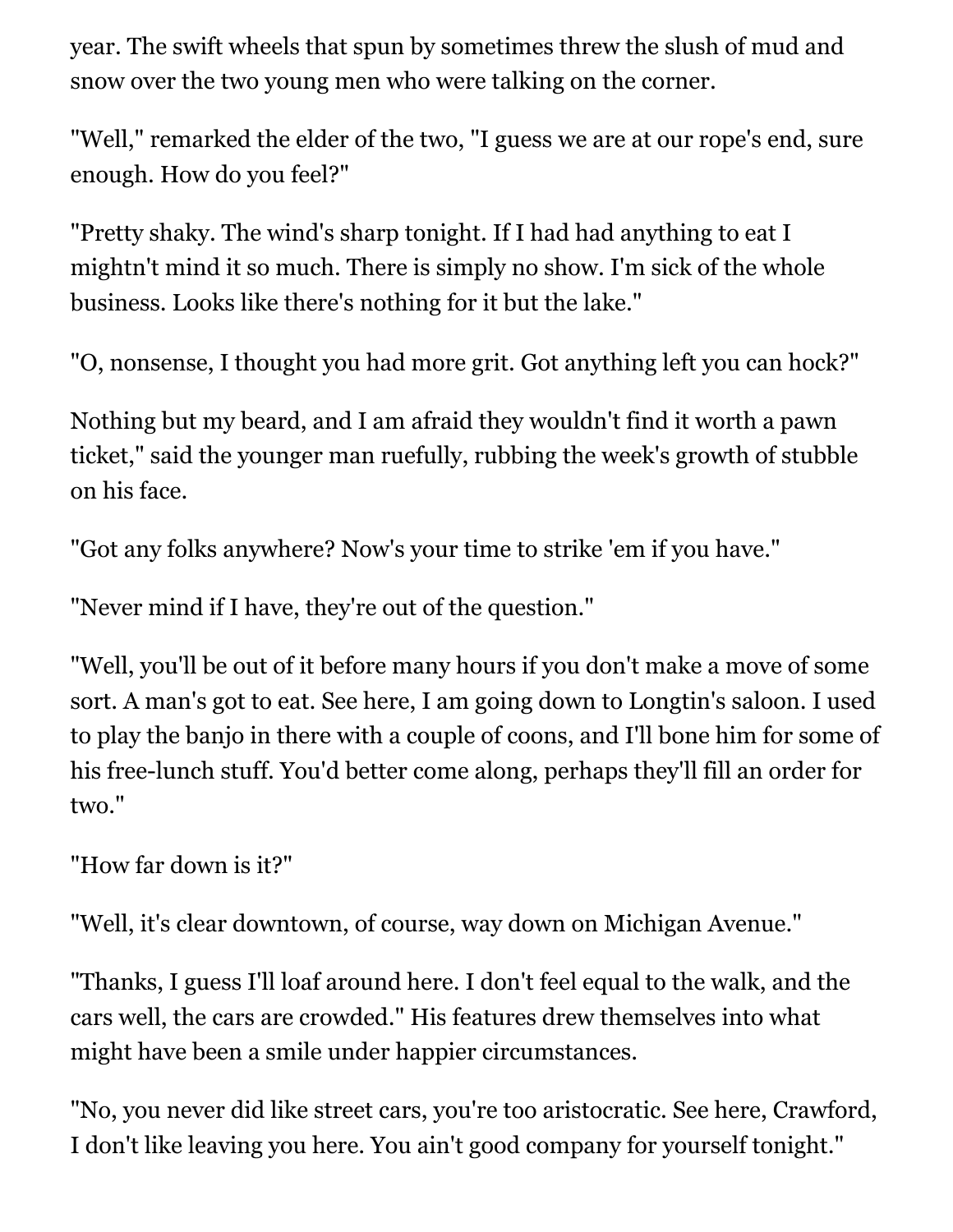"Crawford? O, yes, that's the last one. There have been so many I forget them."

"Have you got a real name, anyway?"

"O, yes, but it's one of the ones I've forgotten. Don't you worry about me. You go along and get your free lunch. I think I had a row in Longtin's place once. I'd better not show myself there again." As he spoke the young man nodded and turned slowly up the avenue.

He was miserable enough to want to be quite alone. Even the crowd that jostled by him annoyed him. He wanted to think about himself. He had avoided this final reckoning with himself for a year now. He had laughed it off and drunk it off. But now, when all those artificial devices which are employed to turn our thoughts into other channels and shield us from ourselves had failed him, it must come. Hunger is a powerful incentive to introspection.

It is a tragic hour, that hour when we are finally driven to reckon with ourselves, when every avenue of mental distraction has been cut off and our own life and all its ineffaceable failures closes about us like the walls of that old torture chamber of the Inquisition. Tonight, as this man stood stranded in the streets of the city, his hour came. It was not the first time he had been hungry and desperate and alone. But always before there had been some outlook, some chance ahead, some pleasure yet untasted that seemed worth the effort, some face that he fancied was, or would be, dear. But it was not so tonight. The unyielding conviction was upon him that he had failed in everything, had outlived everything. It had been near him for a long time, that Pale Spectre. He had caught its shadow at the bottom of his glass many a time, at the head of his bed when he was sleepless at night, in the twilight shadows when some great sunset broke upon him. It had made life hateful to him when he awoke in the morning before now. But now it settled slowly over him, like night, the endless Northern nights that bid the sun a long farewell. It rose up before him like granite. From this brilliant city with its glad bustle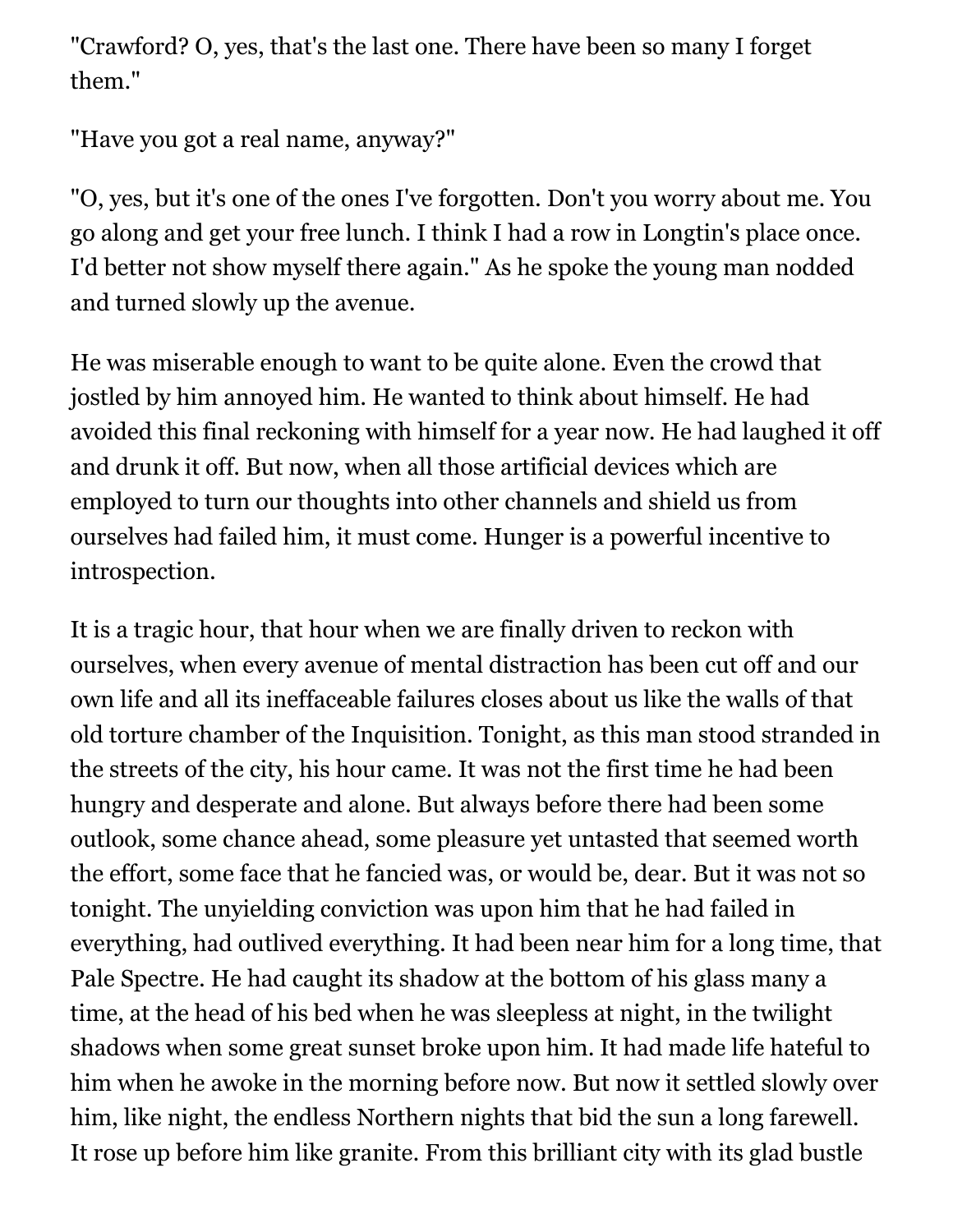of Yuletide he was shut off as completely as though he were a creature of another species. His days seemed numbered and done, sealed over like the little coral cells at the bottom of the sea. Involuntarily he drew that cold air through his lungs slowly, as though he were tasting it for the last time.

Yet he was but four and twenty, this man he looked even younger and he had a father some place down East who had been very proud of him once. Well, he had taken his life into his own hands, and this was what he had made of it. That was all there was to be said. He could remember the hopeful things they used to say about him at college in the old days, before he had cut away and begun to live by his wits, and he found courage to smile at them now. They had read him wrongly. He knew now that he never had the essentials of success, only the superficial agility that is often mistaken for it. He was tow without the tinder, and he had burnt himself out at other people's fires. He had helped other people to make it win, but he himself he had never touched an enterprise that had not failed eventually. Or, if it survived his connection with it, it left him behind.

His last venture had been with some ten-cent specialty company, a little lower than all the others, that had gone to pieces in Buffalo, and he had worked his way to Chicago by boat. When the boat made up its crew for the outward voyage, he was dispensed with as usual. He was used to that. The reason for it? O, there are so many reasons for failure! His was a very common one.

As he stood there in the wet under the street light he drew up his reckoning with the world and decided that it had treated him as well as he deserved. He had overdrawn his account once too often. There had been a day when he thought otherwise; when he had said he was unjustly handled, that his failure was merely the lack of proper adjustment between himself and other men, that some day he would be recognized and it would all come right. But he knew better than that now, and he was still man enough to bear no grudge against any one man or woman.

Tonight was his birthday, too. There seemed something particularly amusing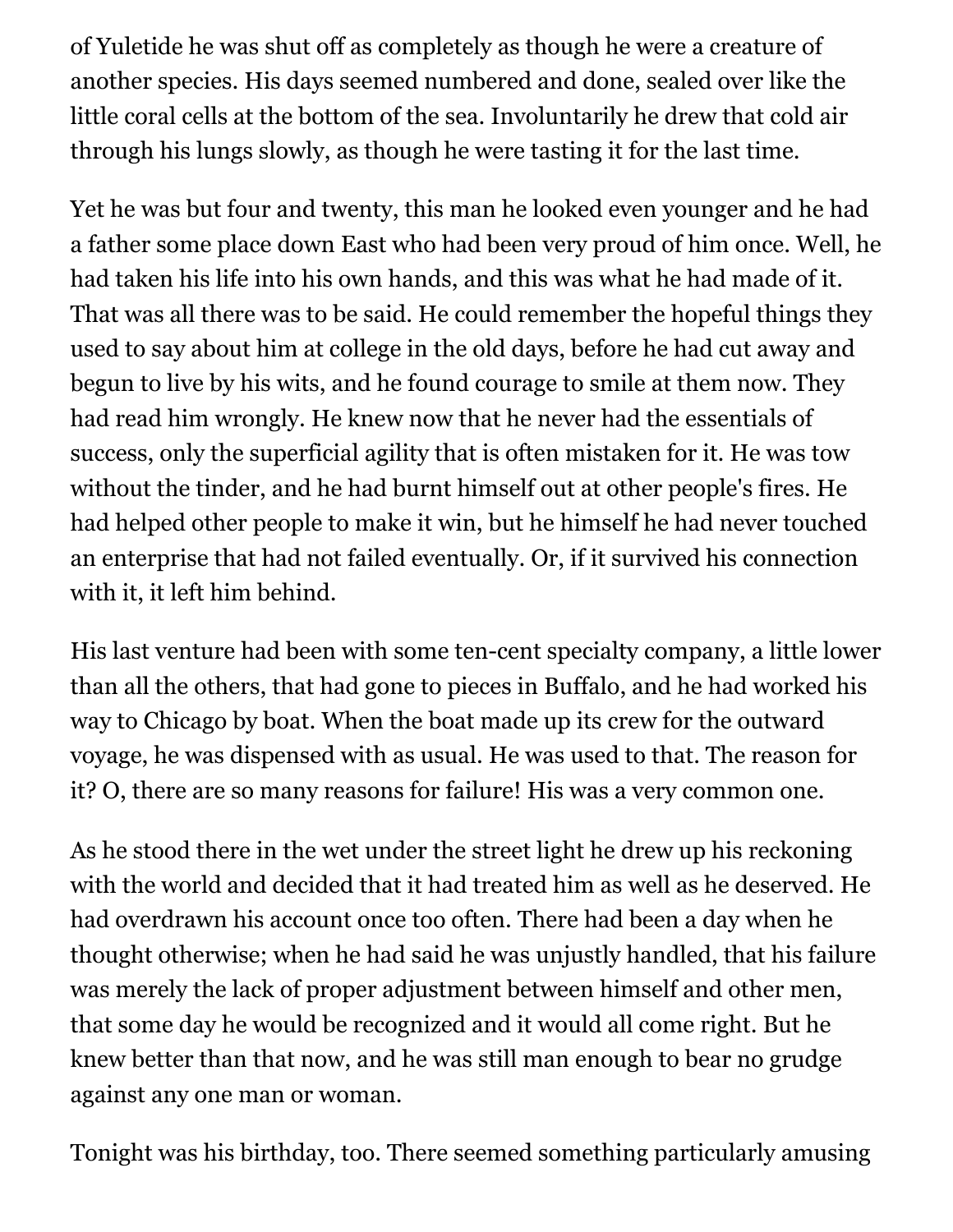in that. He turned up a limp little coat collar to try to keep a little of the wet chill from his throat, and instinctively began to remember all the birthday parties he used to have. He was so cold and empty that his mind seemed unable to grapple with any serious question. He kept thinking about gingerbread and frosted cakes like a child. He could remember the splendid birthday parties his mother used to give him, when all the other little boys in the block came in their Sunday clothes and creaking shoes, with their ears still red from their mother's towel, and the pink and white birthday cake, and the stuffed olives and all the dishes of which he had been particularly fond, and how he would eat and eat and then go to bed and dream of Santa Claus. And in the morning he would awaken and eat again, until by night the family doctor arrived with his castor oil, and poor William used to dolefully say that it was altogether too much to have your birthday and Christmas all at once. He could remember, too, the royal birthday suppers he had given at college, and the stag dinners, and the toasts, and the music, and the good fellows who had wished him happiness and really meant what they said.

And since then there were other birthday suppers that he could not remember so clearly; the memory of them was heavy and flat, like cigarette smoke that has been shut in a room all night, like champagne that has been a day opened, a song that has been too often sung, an acute sensation that has been overstrained. They seemed tawdry and garish, discordant to him now. He rather wished he could forget them altogether.

Whichever way his mind now turned there was one thought that it could not escape, and that was the idea of food. He caught the scent of a cigar suddenly, and felt a sharp pain in the pit of his abdomen and a sudden moisture in his mouth. His cold hands clenched angrily, and for a moment he felt that bitter hatred of wealth, of ease, of everything that is well fed and well housed that is common to starving men. At any rate he had a right to eat! He had demanded great things from the world once: fame and wealth and admiration. Now it was simply bread and he would have it! He looked about him quickly and felt the blood begin to stir in his veins. In all his straits he had never stolen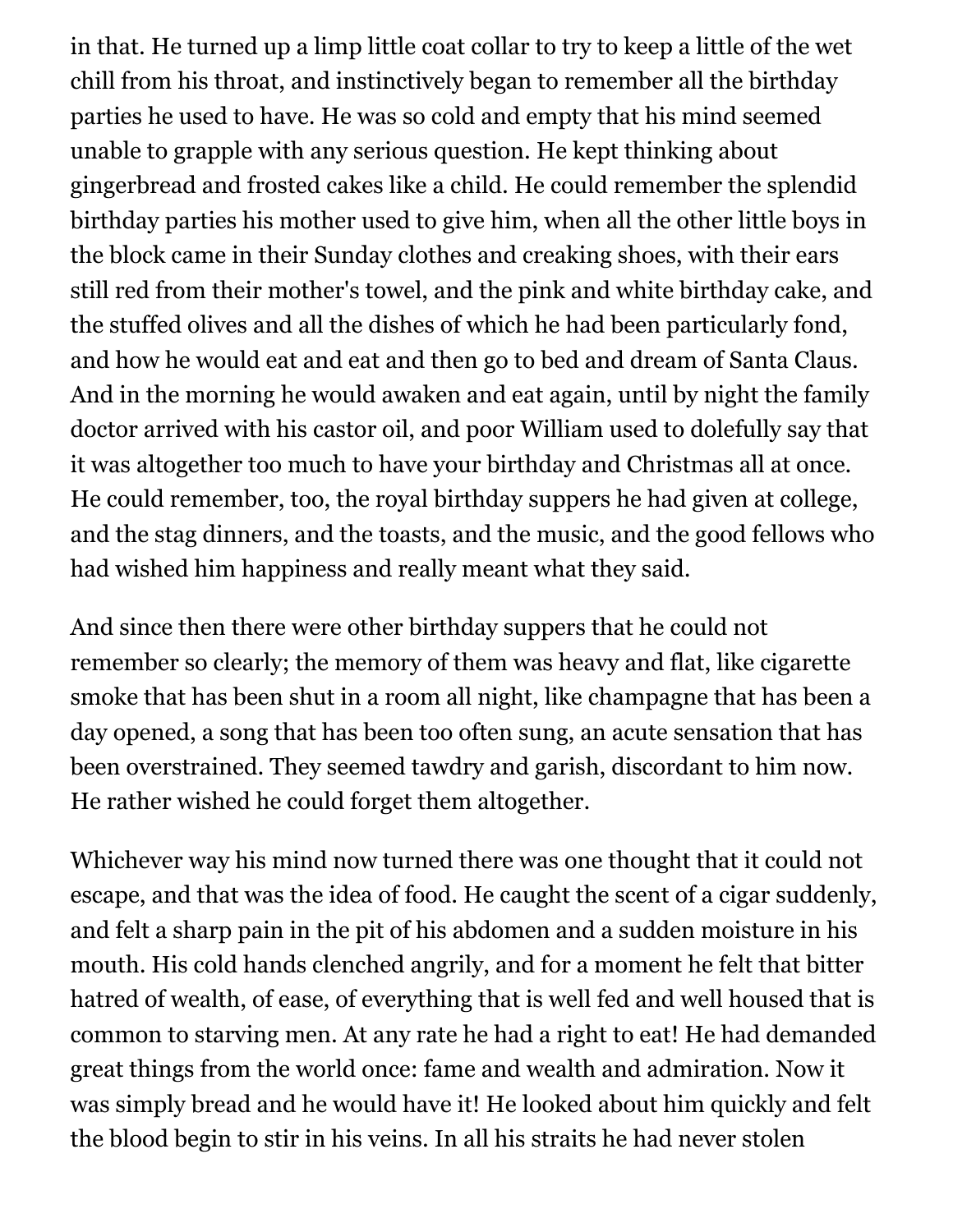anything, his tastes were above it. But tonight there would be no tomorrow. He was amused at the way in which the idea excited him. Was it possible there was yet one more experience that would distract him, one thing that had power to excite his jaded interest? Good! he had failed at everything else, now he would see what his chances would be as a common thief. It would be amusing to watch the beautiful consistency of his destiny work itself out even in that role. It would be interesting to add another study to his gallery of futile attempts, and then label them all: "the failure as a journalist," "the failure as a lecturer," "the failure as a business man," "the failure as a thief," and so on, like the titles under the pictures of the Dance of Death. It was time that Childe Roland came to the dark tower.

A girl hastened by him with her arms full of packages. She walked quickly and nervously, keeping well within the shadow, as if she were not accustomed to carrying bundles and did not care to meet any of her friends. As she crossed the muddy street, she made an effort to lift her skirt a little, and as she did so one of the packages slipped unnoticed from beneath her arm. He caught it up and overtook her. "Excuse me, but I think you dropped something."

She started, "O, yes, thank you, I would rather have lost anything than that."

The young man turned angrily upon himself. The package must have contained something of value. Why had he not kept it? Was this the sort of thief he would make? He ground his teeth together. There is nothing more maddening than to have morally consented to crime and then lack the nerve force to carry it out.

A carriage drove up to the house before which he stood. Several richly dressed women alighted and went in. It was a new house, and must have been built since he was in Chicago last. The front door was open and he could see down the hallway and up the staircase. The servant had left the door and gone with the guests. The first floor was brilliantly lighted, but the windows upstairs were dark. It looked very easy, just to slip upstairs to the darkened chambers where the jewels and trinkets of the fashionable occupants were kept.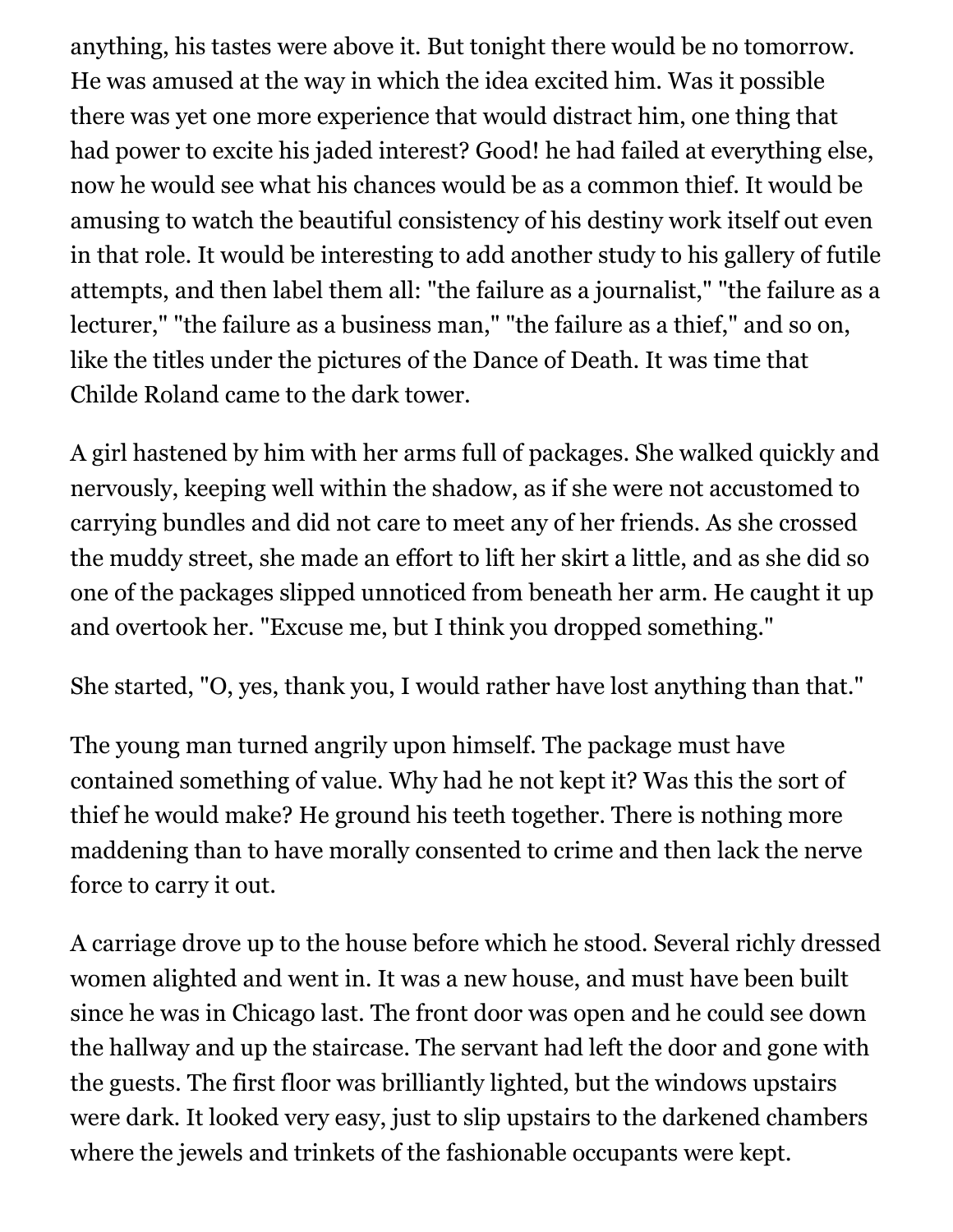Still burning with impatience against himself he entered quickly. Instinctively he removed his mud-stained hat as he passed quickly and quietly up the stair case. It struck him as being a rather superfluous courtesy in a burglar, but he had done it before he had thought. His way was clear enough, he met no one on the stairway or in the upper hall. The gas was lit in the upper hall. He passed the first chamber door through sheer cowardice. The second he entered quickly, thinking of something else lest his courage should fail him, and closed the door behind him. The light from the hall shone into the room through the transom. The apartment was furnished richly enough to justify his expectations. He went at once to the dressing case. A number of rings and small trinkets lay in a silver tray. These he put hastily in his pocket. He opened the upper drawer and found, as he expected, several leather cases. In the first he opened was a lady's watch, in the second a pair of old-fashioned bracelets; he seemed to dimly remember having seen bracelets like them before, somewhere. The third case was heavier, the spring was much worn, and it opened easily. It held a cup of some kind. He held it up to the light and then his strained nerves gave way and he uttered a sharp exclamation. It was the silver mug he used to drink from when he was a little boy.

The door opened, and a woman stood in the doorway facing him. She was a tall woman, with white hair, in evening dress. The light from the hall streamed in upon him, but she was not afraid. She stood looking at him a moment, then she threw out her hand and went quickly toward him.

"Willie, Willie! Is it you?"

He struggled to loose her arms from him, to keep her lips from his cheek. "Mother you must not! You do not understand! O, my God, this is worst of all!" Hunger, weakness, cold, shame, all came back to him, and shook his selfcontrol completely. Physically he was too weak to stand a shock like this. Why could it not have been an ordinary discovery, arrest, the station house and all the rest of it. Anything but this! A hard dry sob broke from him. Again he strove to disengage himself.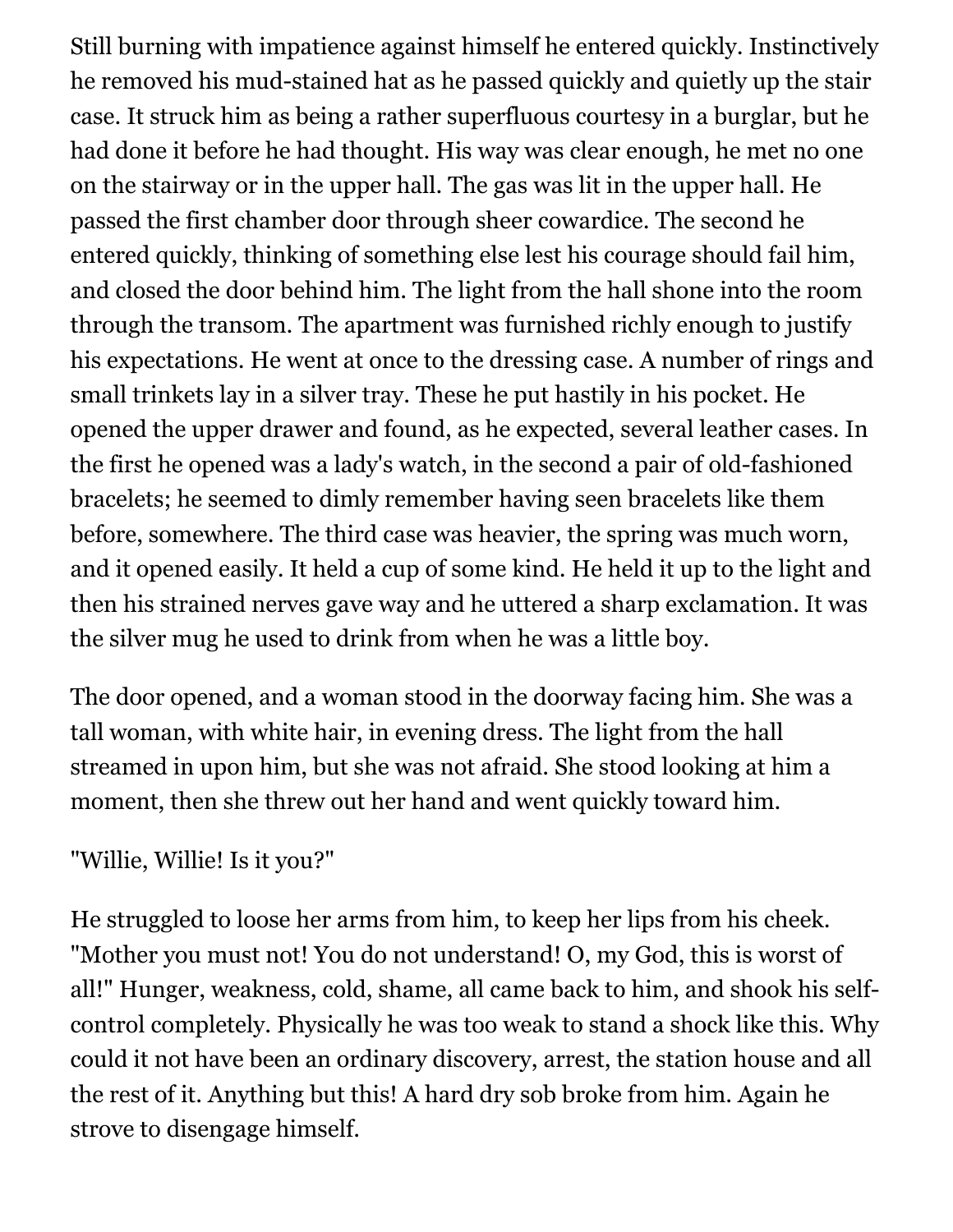"Who is it says I shall not kiss my son? O, my boy, we have waited so long for this! You have been so long in coming, even I almost gave you up."

Her lips upon his cheek burnt him like fire. He put his hand to his throat, and spoke thickly and incoherently: "You do not understand. I did not know you were here. I came here to rob it is the first time I swear it but I am a common thief. My pockets are full of your jewels now. Can't you hear me? I am a common thief!"

"Hush, my boy, those are ugly words. How could you rob your own house? How could you take what is your own? They are all yours, my son, as wholly yours as my great love and you can't doubt that, Will, do you?"

That soft voice, the warmth and fragrance of her person stole through his chill, empty veins like a gentle stimulant. He felt as though all his strength were leaving him and even consciousness. He held fast to her and bowed his head on her strong shoulder, and groaned aloud.

"O, mother, life is hard, hard!"

She said nothing, but held him closer. And O, the strength of those white arms that held him! O, the assurance of safety in that warm bosom that rose and fell under his cheek! For a moment they stood so, silently. Then they heard a heavy step upon the stair. She led him to a chair and went out and closed the door. At the top of the staircase she met a tall, broad-shouldered man, with iron gray hair, and a face alert and stem. Her eyes were shining and her cheeks on fire, her whole face was one expression of intense determination.

"James, it is William in there, come home. You must keep him at any cost. If he goes this time, I go with him. O, James, be easy with him, he has suffered so." She broke from a command to an entreaty, and laid her hand on his shoulder. He looked questioningly at her a moment, then went in the room and quietly shut the door.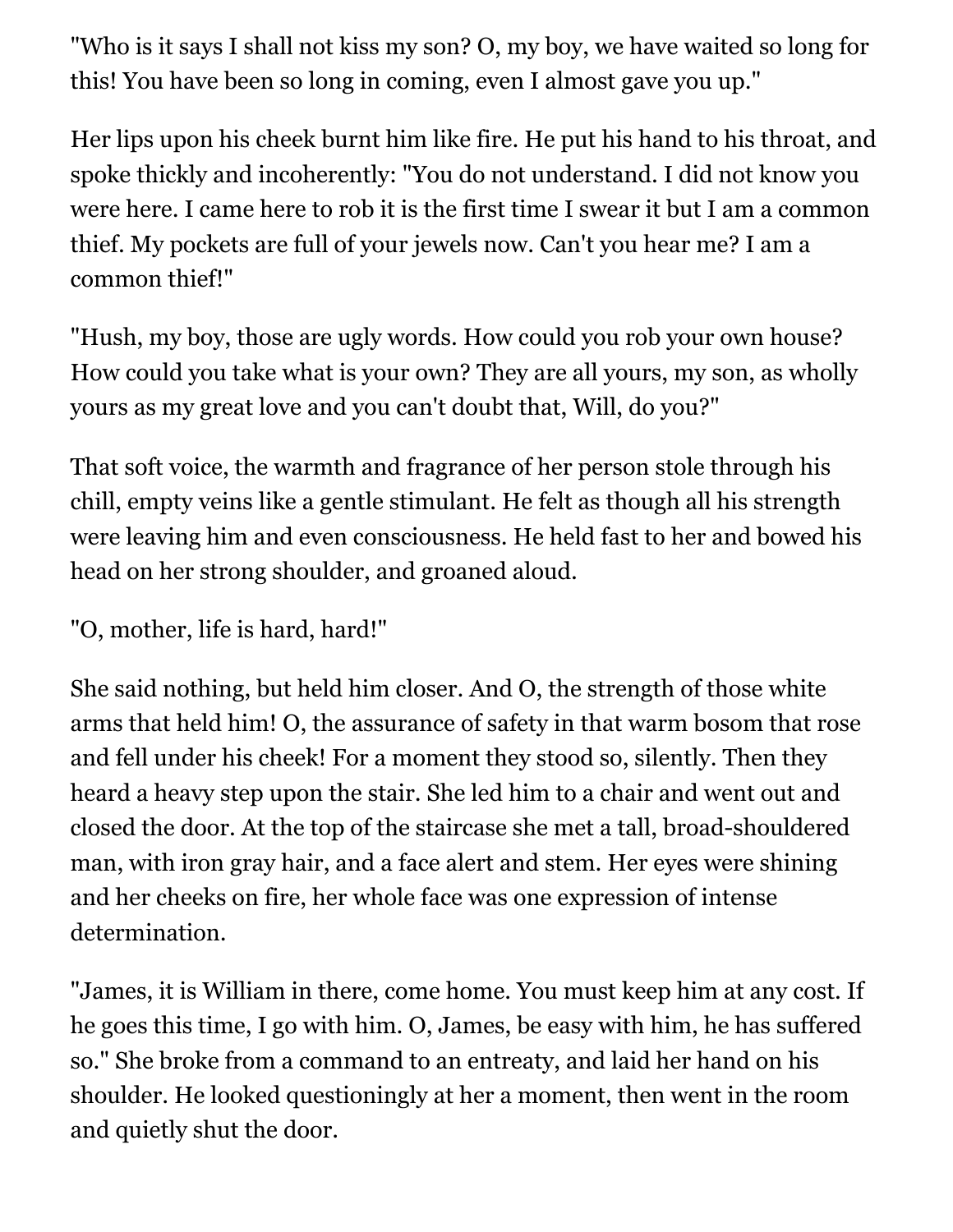She stood leaning against the wall, clasping her temples with her hands and listening to the low indistinct sound of the voices within. Her own lips moved silently. She waited a long time, scarcely breathing. At last the door opened, and her husband came out. He stopped to say in a shaken voice,

"You go to him now, he will stay. I will go to my room. I will see him again in the morning."

She put her arm about his neck, "O, James, I thank you, I thank you! This is the night he came so long ago, you remember? I gave him to you then, and now you give him back to me!"

"Don't, Helen," he muttered. "He is my son, I have never forgotten that. I failed with him. I don't like to fail, it cuts my pride. Take him and make a man of him." He passed on down the hall.

She flew into the room where the young man sat with his head bowed upon his knee. She dropped upon her knees beside him. Ah, it was so good to him to feel those arms again!

"He is so glad, Willie, so glad! He may not show it, but he is as happy as I. He never was demonstrative with either of us, you know."

"O, my God, he was good enough," groaned the man. "I told him everything, and he was good enough. I don't see how either of you can look at me, speak to me, touch me." He shivered under her clasp again as when she had first touched him, and tried weakly to throw her off.

But she whispered softly,

"This is my right, my son."

Presently, when he was calmer, she rose. "Now, come with me into the library, and I will have your dinner brought there."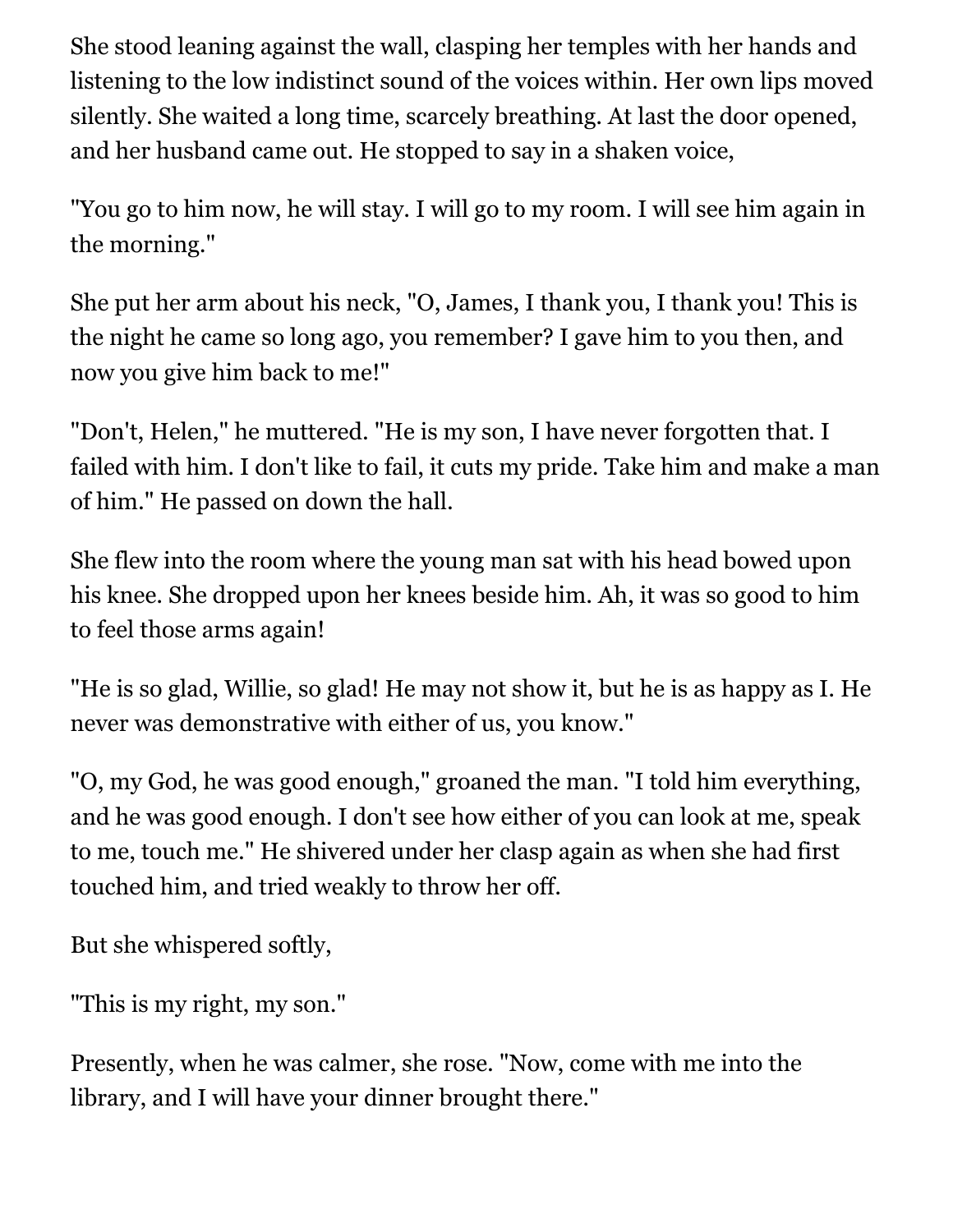As they went downstairs she remarked apologetically, "I will not call Ellen tonight; she has a number of guests to attend to. She is a big girl now, you know, and came out last winter. Besides, I want you all to myself tonight."

When the dinner came, and it came very soon, he fell upon it savagely. As he ate she told him all that had transpired during the years of his absence, and how his father's business had brought them there. "I was glad when we came. I thought you would drift West. I seemed a good deal nearer to you here."

There was a gentle unobtrusive sadness in her tone that was too soft for a reproach.

"Have you everything you want? It is a comfort to see you eat."

He smiled grimly, "It is certainly a comfort to me. I have not indulged in this frivolous habit for some thirty-five hours."

She caught his hand and pressed it sharply, uttering a quick remonstrance.

"Don't say that! I know, but I can't hear you say it it's too terrible! My boy, food has choked me many a time when I have thought of the possibility of that. Now take the old lounging chair by the fire, and if you are too tired to talk, we will just sit and rest together."

He sank into the depths of the big leather chair with the lions' heads on the arms, where he had sat so often in the days when his feet did not touch the floor and he was half afraid of the grim monsters cut in the polished wood. That chair seemed to speak to him of things long forgotten. It was like the touch of an old familiar friend. He felt a sudden yearning tenderness for the happy little boy who had sat there and dreamed of the big world so long ago. Alas, he had been dead many a summer, that little boy!

He sat looking up at the magnificent woman beside him. He had almost forgotten how handsome she was; how lustrous and sad were the eyes that were set under that serene brow, how impetuous and wayward the mouth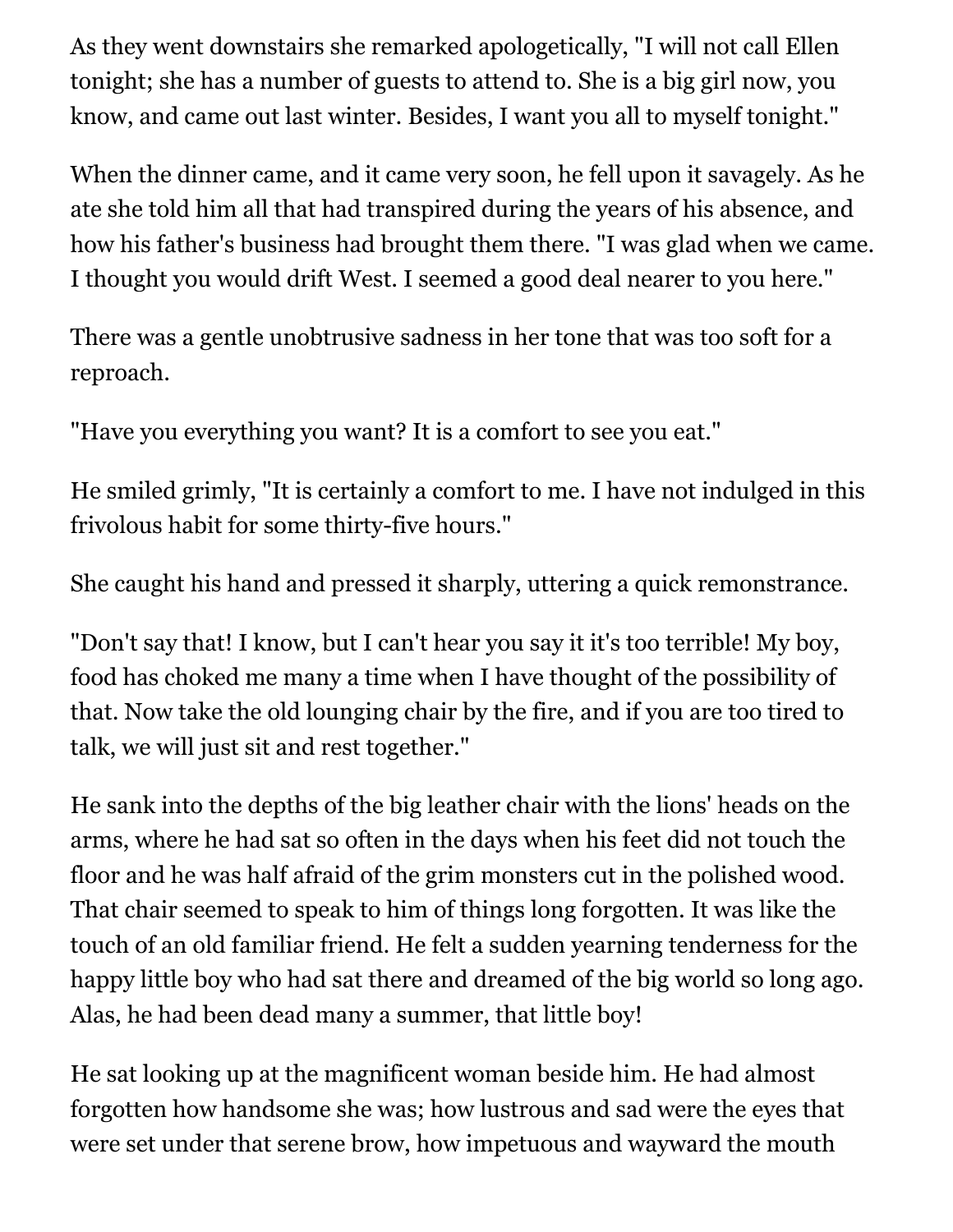even now, how superb the white throat and shoulders! Ah, the wit and grace and fineness of this woman! He remembered how proud he had been of her as a boy when she came to see him at school. Then in the deep red coals of the grate he saw the faces of other women who had come since then into his vexed, disordered life. Laughing faces, with eyes artificially bright, eyes without depth or meaning, features without the stamp of high sensibilities. And he had left this face for such as those!

He sighed restlessly and laid his hand on hers. There seemed refuge and protection in the touch of her, as in the old days when he was afraid of the dark. He had been in the dark so long now, his confidence was so thoroughly shaken, and he was bitterly afraid of the night and of himself.

"Ah, mother, you make other things seem so false. You must feel that I owe you an explanation, but I can't make any, even to myself. Ah, but we make poor exchanges in life. I can't make out the riddle of it all. Yet there are things I ought to tell you before I accept your confidence like this."

"I'd rather you wouldn't, Will. Listen: Between you and me there can be no secrets. We are more alike than other people. Dear boy, I know all about it. I am a woman, and circumstances were different with me, but we are of one blood. I have lived all your life before you. You have never had an impulse that I have not known, you have never touched a brink that my feet have not trod. This is your birthday night. Twenty-four years ago I foresaw all this. I was a young woman then and I had hot battles of my own, and I felt your likeness to me. You were not like other babies. From the hour you were born you were restless and discontented, as I had been before you. You used to brace your strong little limbs against mine and try to throw me off as you did tonight. Tonight you have come back to me, just as you always did after you ran away to swim in the river that was forbidden you, the river you loved because it was forbidden. You are tired and sleepy, just as you used to be then, only a little older and a little paler and a little more foolish. I never asked you where you had been then, nor will I now. You have come back to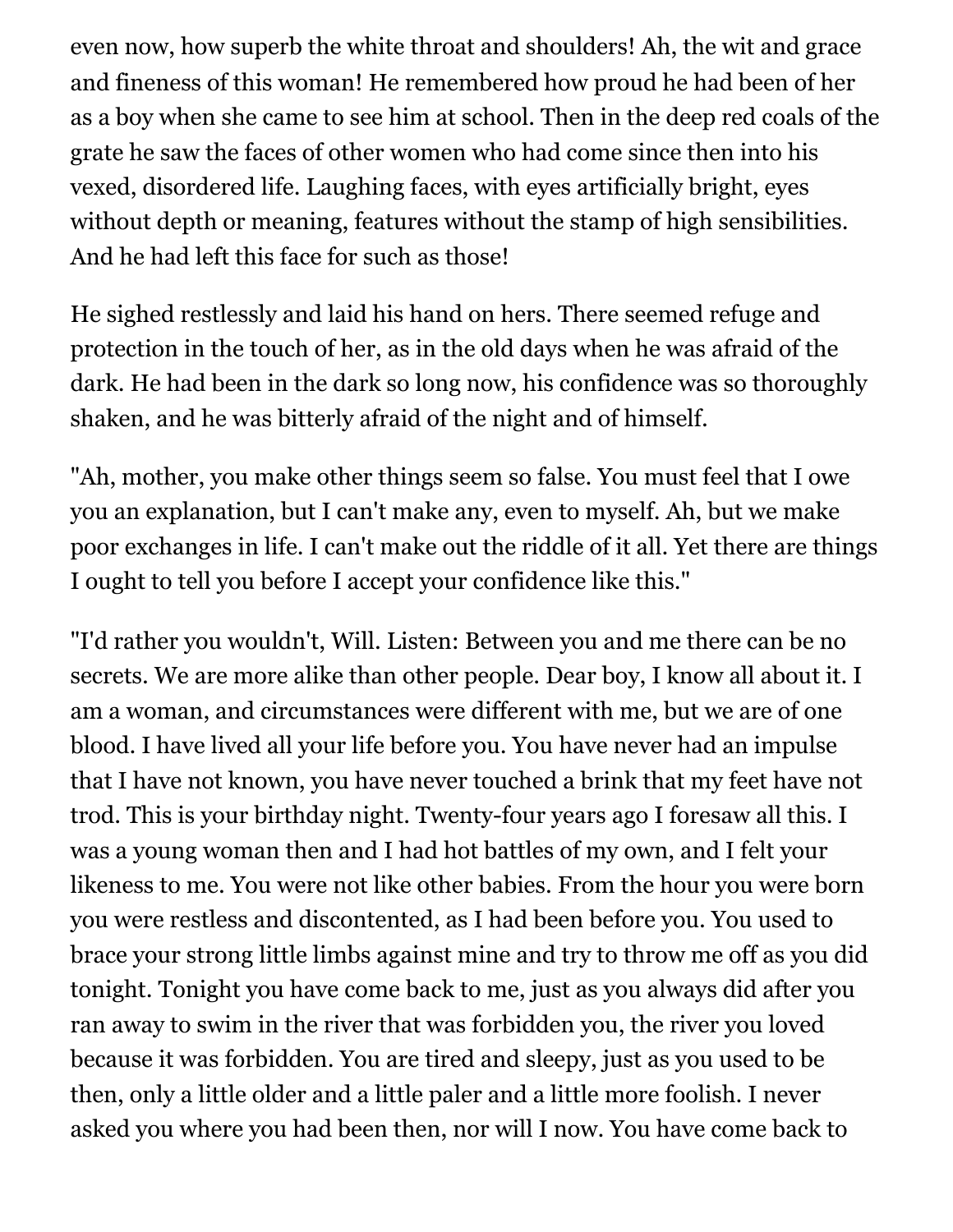me, that's all in all to me. I know your every possibility and limitation, as a composer knows his instrument."

He found no answer that was worthy to give to talk like this. He had not found life easy since he had lived by his wits. He had come to know poverty at close quarters. He had known what it was to be gay with an empty pocket, to wear violets in his buttonhole when he had not breakfasted, and all the hateful shams of the poverty of idleness. He had been a reporter on a big metropolitan daily, where men grind out their brains on paper until they have not one idea left and still grind on. He had worked in a real estate office, where ignorant men were swindled. He had sung in a comic opera chorus and played Harris in an Uncle Tom's Cabin company, and edited a socialist weekly. He had been dogged by debt and hunger and grinding poverty, until to sit here by a warm fire without concern as to how it would be paid for seemed unnatural.

He looked up at her questioningly. "I wonder if you know how much you pardon?"

"O, my poor boy, much or little, what does it matter? Have you wandered so far and paid such a bitter price for knowledge and not yet learned that love has nothing to do with pardon or forgiveness, that it only loves, and loves and loves? They have not taught you well, the women of your world." She leaned over and kissed him, as no woman had kissed him since he left her.

He drew a long sigh of rich content. The old life, with all its bitterness and useless antagonism and flimsy sophistries, its brief delights that were always tinged with fear and distrust and unfaith, that whole miserable, futile, swindled world of Bohemia seemed immeasurably distant and far away, like a dream that is over and done. And as the chimes rang joyfully outside and sleep pressed heavily upon his eyelids, he wondered dimly if the Author of this sad little riddle of ours were not able to solve it after all, and if the Potter would not finally mete out his all comprehensive justice, such as none but he could have, to his Things of Clay, which are made in his own patterns, weak